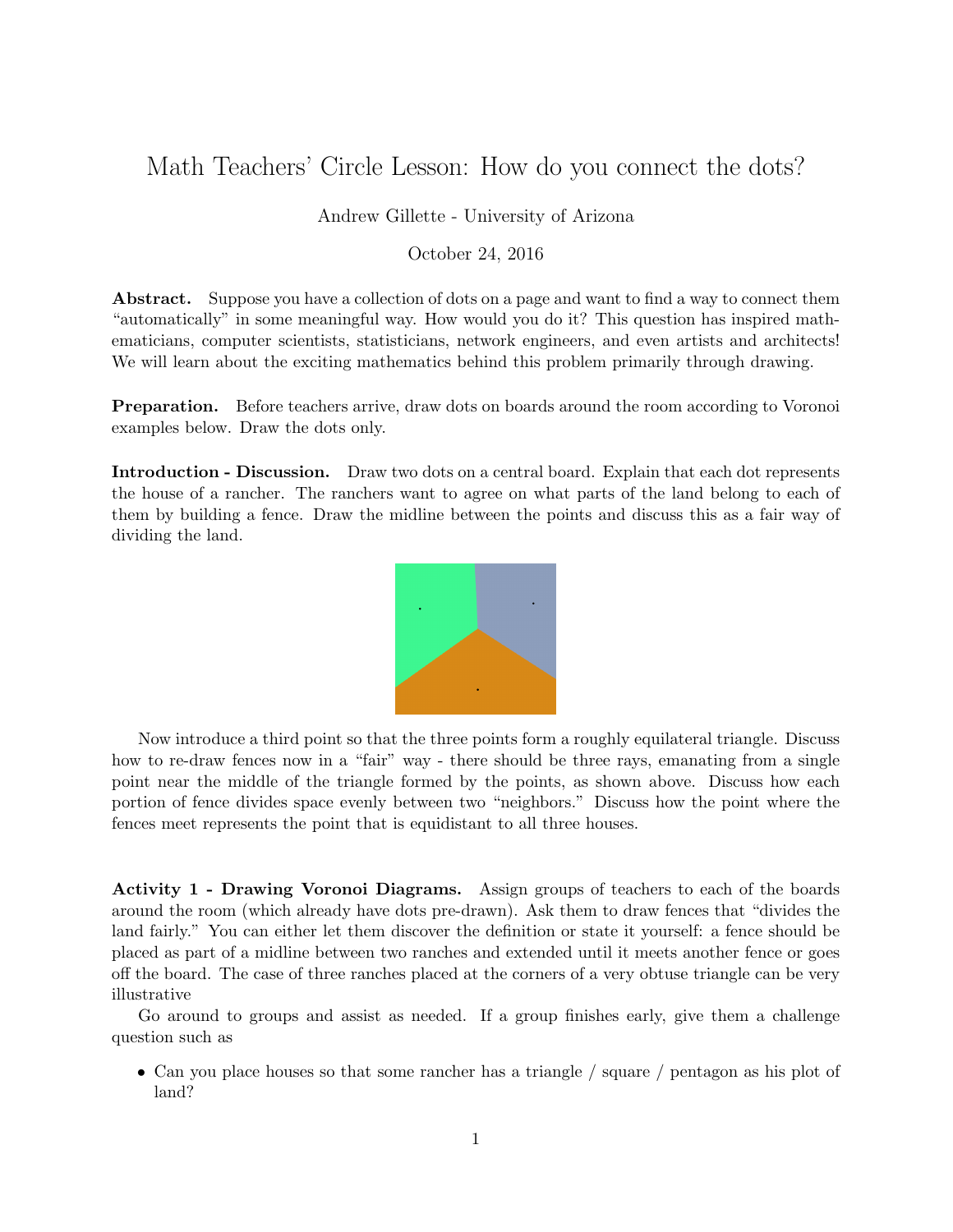- Can you place houses so that some rancher has a circle as his plot of land?
- Draw four houses at the corners of a square. What do the plots of land look like? What happens if you move one corner 'out' a little bit? What happens if you it 'in' a little bit?

After all groups have finished their diagrams, they should go around and look at each others' pictures and reconcile any disagreements.





## \*\*\* Break \*\*\*

Teaser/preview question: How do these diagrams relate to connecting the dots?

Activity 2: Drawing Delaunay Triangulations Explain that now the ranchers want to build tunnels to their neighbors so they can visit each other without having to go outside. They only want to build straight tunnels and only to their nearest neighbors. More precisely, define that a tunnel should be placed as a straight line between two ranches that have a fence appearing the in the fence diagram. Discuss how to do this in the easy case of 3 points in an equilateral triangle. Also do an example with an obtuse triangle and discuss what happens in the case of the "long edge" of the triangle (it's a tunnel!).

Ask groups to return to their diagrams and draw tunnels according to this process. The teachers should NOT erase the fence (Voronoi) diagram but instead carefully draw on top of it, using a different color of pen / chalk. As groups finish, ask challenge questions such as:

- Can two tunnels ever intersect, other than at a house?
- What does it mean if a house has many tunnels coming to it?
- Can you place houses so that the tunnels enclose some region other than a triangle?
- Draw four houses at the corners of a square. What do the tunnels look like? What happens if you move one corner 'out' a little bit? What happens if you it 'in' a little bit?